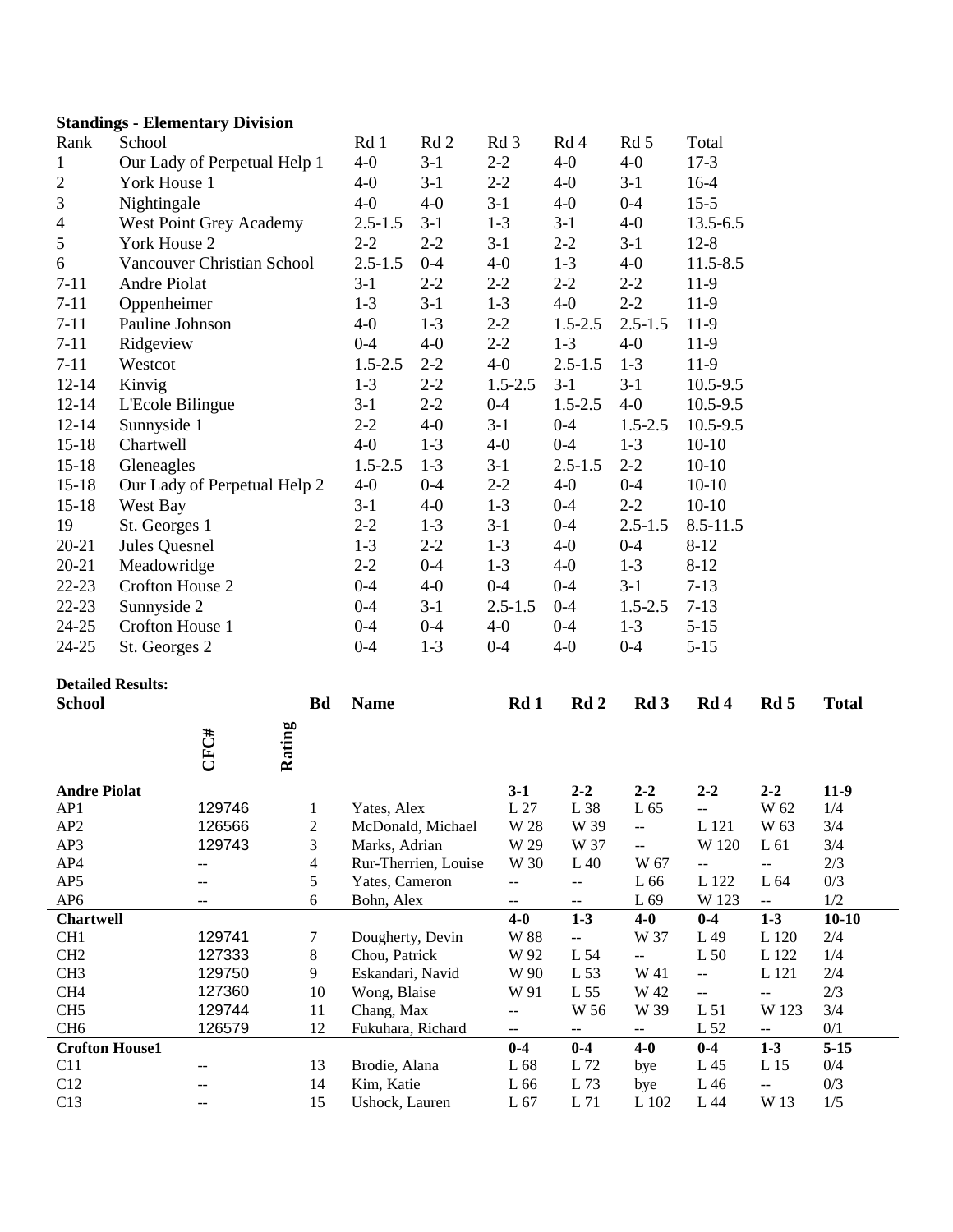| C14                     | $-$                                           | 16       | Seth, Shivani       | L 65                                          | L 70                      | bye                                           | $-$                                           | L18                      | 0/3                      |
|-------------------------|-----------------------------------------------|----------|---------------------|-----------------------------------------------|---------------------------|-----------------------------------------------|-----------------------------------------------|--------------------------|--------------------------|
| C15                     | --                                            | 17       | Kotadia, Naima      | $\overline{a}$                                | $\overline{\phantom{a}}$  | L 99                                          | L 48                                          | W 19                     | 1/3                      |
| <b>Crofton House2</b>   |                                               |          |                     | $0-4$                                         | $4-0$                     | $0-4$                                         | $0-4$                                         | $3-1$                    | $7 - 13$                 |
| C21                     | $\mathord{\hspace{1pt}\text{--}\hspace{1pt}}$ | 18       | Adam, Alisha        | L 49                                          | bye                       | --                                            | L 32                                          | W 16                     | 1/3                      |
| C22                     | $-$                                           | 19       | Ahn, Yoon Hae       | L <sub>50</sub>                               | bye                       | L 101                                         | L 31                                          | L 17                     | 0/4                      |
| C <sub>23</sub>         | $-$                                           | 20       | Che, Bernardette    | L <sub>51</sub>                               | bye                       | L 100                                         | L28                                           | W 21                     | 1/4                      |
| C <sub>24</sub>         | $-$                                           | 21       | Blackwell, Ashlynn  | L 52                                          | bye                       | $\mathord{\hspace{1pt}\text{--}\hspace{1pt}}$ | L 29                                          | L20                      | 0/3                      |
| <b>Gleneagles</b>       |                                               |          |                     | $1.5 - 2.5$                                   | $1-3$                     | $3-1$                                         | $2.5 - 1.5$                                   | $2 - 2$                  | $10 - 10$                |
| GL1                     | 126568                                        | 22       | Oaken, Quinn        | $\mathbb{L}^{\mathbb{L}}$                     | L61                       | W 22                                          | W 37                                          | W 104                    | 3/4                      |
| GL <sub>2</sub>         | --                                            | 23       | Bedford, Ian        | L 93                                          | L 62                      | W 23                                          | D 38                                          | L 105                    | 1.5/5                    |
| GL3                     | --                                            | 24       | McQuaid, Sean       | W 94                                          | W 63                      | $\overline{\phantom{a}}$                      | W 42                                          | W 107                    | 4/4                      |
| GL <sub>4</sub>         |                                               | 25       | William, Nicholas   | D 95                                          | L 64                      | L 48                                          | --                                            | $\overline{a}$           | .5/3                     |
| GL5                     | 129752                                        | 26       | Webb, Christopher   | --                                            | $\overline{\phantom{a}}$  | W 46                                          | L 41                                          | L 108                    | 1/3                      |
| <b>Jules Quesnel</b>    |                                               |          |                     | $1-3$                                         | $2 - 2$                   | $1 - 3$                                       | $4-0$                                         | $0-4$                    | $8 - 12$                 |
| JQ1                     | --                                            | 27       | Charron, Cameron    | W <sub>1</sub>                                | L 33                      | W 75                                          | --                                            | L 94                     | 2/4                      |
| JQ <sub>2</sub>         |                                               | 28       | Thompson, Kate      | $\;$ L $2$                                    | $\overline{\phantom{a}}$  | L 78                                          | W 20                                          | --                       | 1/3                      |
| JQ3                     |                                               | 29       | Tulip, Gordon       | L <sub>3</sub>                                | $\overline{\phantom{a}}$  | L 77                                          | W 21                                          | L 95                     | 1/4                      |
| JQ4                     |                                               | 30       | Naslund, Eric       | L <sub>4</sub>                                | L 35                      | --                                            | --                                            | цц.                      | $0/2$                    |
| JQ5                     | --                                            | 31       | Anstee, Ashlya      | $\overline{a}$                                | W 36                      | L 76                                          | W 19                                          | L 93                     | $2/4$                    |
| JQ6                     | --                                            | 32       | Collins, Luke       | $\overline{\phantom{a}}$                      | W 34                      | $\overline{\phantom{a}}$                      | W 18                                          | $\;$ L $\;$ 98 $\;$      | 2/3                      |
| Kinvig                  |                                               |          |                     | $1 - 3$                                       | $2 - 2$                   | $1.5 - 2.5$                                   | $3-1$                                         | $3-1$                    | 10.5-9.5                 |
| KI1                     | 105227                                        | 33       | Prabhakaran, Aarthi | W 104                                         | W 27                      | W 91                                          | W 72                                          | W 43                     | 5/5                      |
| KI <sub>2</sub>         | --                                            | 34       | Sundarajan, Shwela  | L 108                                         | L 32                      | L 89                                          | L 74                                          | L 48                     | 0/5                      |
| KI3                     | $\overline{a}$                                | 35       | Mansour, Ali        | L 105                                         | W 30                      | D 92                                          | W 71                                          | W 46                     | 3.5/5                    |
| KI4                     | --                                            | 36       | Elford, Josh        | L 106                                         | L 31                      | L 88                                          | W 70                                          | W 45                     | 2/5                      |
| <b>L'Ecole Bilingue</b> |                                               |          |                     | $3-1$                                         | $2 - 2$                   | $0-4$                                         | $1.5 - 2.5$                                   | $4-0$                    | 10.5-9.5                 |
| LB1                     | $-\, -$                                       | 37       | Caborne, Connor     | W 61                                          | L <sub>3</sub>            | L7                                            | L22                                           | W 82                     | $2/5$                    |
| LB2                     | --                                            | 38       | Spielberg, Shai     | L 62                                          | W <sub>1</sub>            | $\overline{\phantom{a}}$                      | D 23                                          | W 79                     | 2.5/4                    |
| LB3                     |                                               | 39       | Bosswell, Ben       | W 63                                          | L <sub>2</sub>            | L11                                           | --                                            | W 80                     | 2/4                      |
| LB4                     | --                                            | 40       | Pellerin, Chantal   | W 64                                          | W 4                       | --                                            | --                                            | W 83                     | 3/3                      |
| LB5                     | --                                            | 41       | Lee, Bernice        | $\mathord{\hspace{1pt}\text{--}\hspace{1pt}}$ | $\overline{\phantom{a}}$  | L <sub>9</sub>                                | W 26                                          | $\overline{\phantom{a}}$ | 1/2                      |
| LB6                     | $-$                                           | 42       | Pellerin, Daniel    | $-$                                           | $\overline{\phantom{a}}$  | $L_1$ 10                                      | L 24                                          | $\overline{\phantom{a}}$ | 0/2                      |
| Meadowridge             |                                               |          |                     | $2 - 2$                                       | $0-4$                     | $1 - 3$                                       | $4-0$                                         | $1 - 3$                  | $8 - 12$                 |
| ME1                     | 103057                                        | 43       | Chan, Nathan        | W 43                                          | L 104                     | L 23                                          | --                                            | L 33                     | 1/4                      |
| ME2                     | 123106                                        | 44       | Wee, Michael        | W 44                                          | L 105                     | L 22                                          | W 15                                          | ш.,                      | 2/4                      |
| ME3                     | $\overline{\phantom{m}}$                      | 45       | Virani, Samir       | L 84                                          | L 106                     | $\overline{\phantom{a}}$                      | W 13                                          | L 36                     | 1/4                      |
| ME4                     |                                               | 46       | Cloutier, Matthew   |                                               | L 107                     | L26                                           | W 14                                          | L 35                     | 1/4                      |
| ME5                     | --<br>$-$                                     | 47       | Parker, Matthew     | --<br>$\overline{a}$                          | $-$                       | $\overline{a}$                                | $\mathord{\hspace{1pt}\text{--}\hspace{1pt}}$ | --                       | $\overline{\phantom{m}}$ |
| ME <sub>6</sub>         |                                               | 48       | Lakhani, Alam       | L 85                                          |                           | W 25                                          | W 17                                          | W 34                     | 3/4                      |
| Nightingdale            | $\mathord{\hspace{1pt}\text{--}\hspace{1pt}}$ |          |                     | $4-0$                                         | --<br>$4-0$               | $3-1$                                         | $4-0$                                         | $0-4$                    | $15 - 5$                 |
| NI1                     | 125849                                        | 49       | Chee, Colleen       | W 18                                          | W 57                      | W 104                                         | W 7                                           | L 125                    | 4/5                      |
| NI2                     | 126558                                        | 50       | Chee, Justin        | W 19                                          | W 58                      | L 105                                         | <b>W</b> 8                                    | L 53                     | 3/5                      |
| NI3                     |                                               |          |                     |                                               |                           |                                               |                                               |                          | 4/5                      |
| NI4                     | 126281<br>126278                              | 51<br>52 | Zhang, Hans         | W 20<br>W 21                                  | W 59<br>W 60              | W 106<br>W 107                                | W 11<br>W 12                                  | L 54                     | 4/5                      |
|                         |                                               |          | Marayag, Marc       |                                               |                           |                                               |                                               | L 126                    |                          |
| Our Lady of             |                                               |          |                     | $4-0$                                         | $3-1$                     | $2 - 2$                                       | $4-0$                                         | $4-0$                    | $17 - 3$                 |
| <b>Perpetual Help 1</b> |                                               |          |                     |                                               |                           |                                               |                                               |                          |                          |
| <b>O11</b>              | 102490                                        | 53       | Abichahine, David   | W 71                                          | W 7                       | L 116                                         | W 85                                          | W 50                     | 4/5                      |
| O12                     | 124832                                        | 54       | Young, Bryan        | W 73                                          | $\ensuremath{\text{W}}$ 8 | W 117                                         | W 86                                          | W 51                     | 5/5                      |
| O13                     | 104559                                        | 55       | Lam, Brian          | W 72                                          | W 10                      | $\overline{\phantom{a}}$                      | W 87                                          | $\overline{\phantom{a}}$ | 3/3                      |
| O14                     | 127321                                        | 56       | Graffos, Angelo     | W 74                                          | L <sub>11</sub>           | --                                            | $\overline{\phantom{a}}$                      | --                       | 1/2                      |
| O15                     | 120436                                        | 125      | Sum, Peter          | $\overline{\phantom{a}}$                      | $\overline{\phantom{a}}$  | W 119                                         | W 84                                          | W 49                     | 3/3                      |
| O16                     | 126574                                        | 126      | Young, Alisa        | $\overline{\phantom{a}}$                      | 44                        | L 118                                         | W 124                                         | W 52                     | $2/3$                    |
| Our Lady of             |                                               |          |                     | $4-0$                                         | $0-4$                     | $2 - 2$                                       | $4-0$                                         | $0 - 4$                  | $10 - 10$                |

**Perpetual Help 2**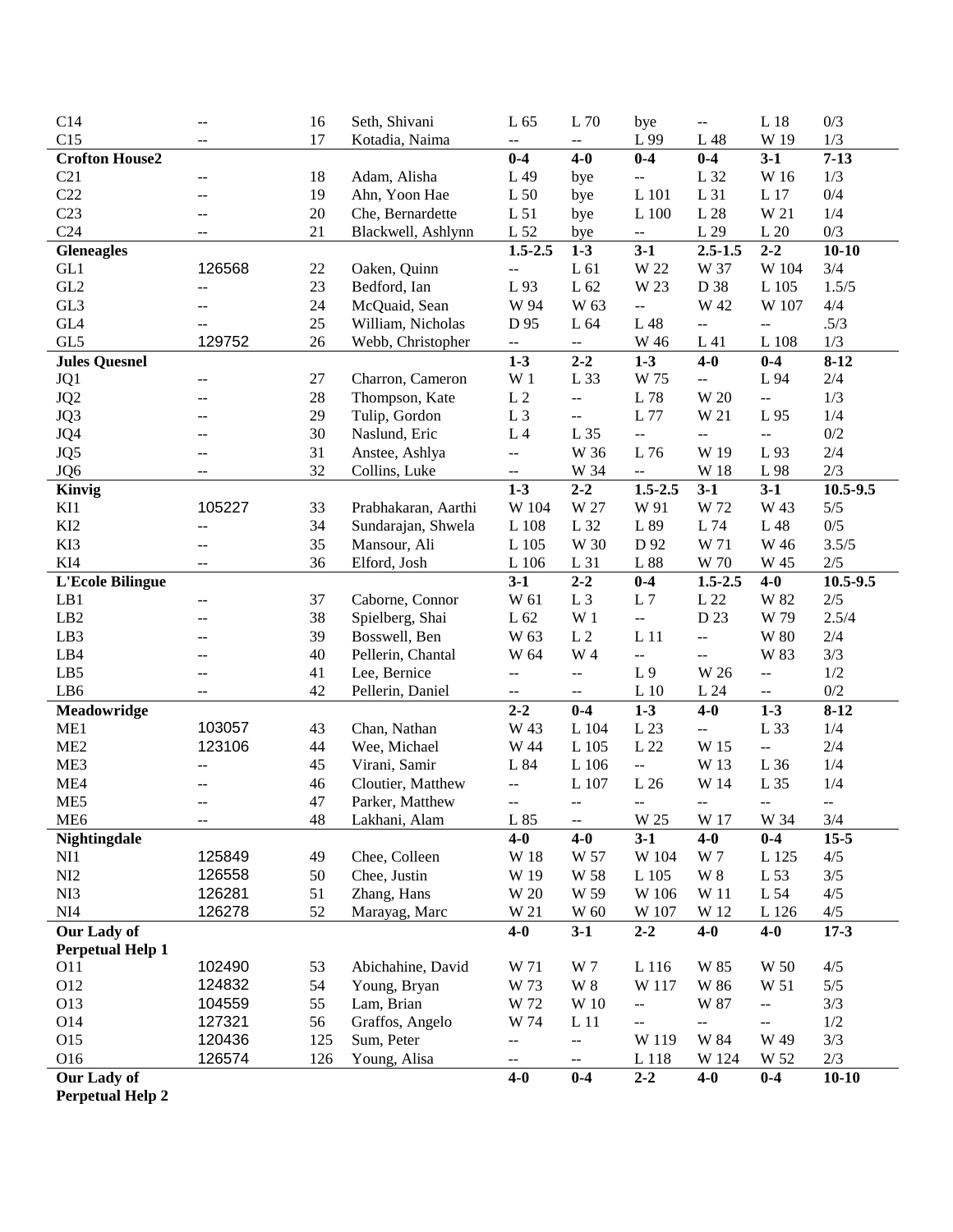| O21                    | 126539                   | 57     | Kwan, Nicolas       | bye                      | L 49                     | W 72                                          | W 75                                          | L 109                    | 2/4                                 |
|------------------------|--------------------------|--------|---------------------|--------------------------|--------------------------|-----------------------------------------------|-----------------------------------------------|--------------------------|-------------------------------------|
| O22                    | 127350                   | 58     | Sirotic, Diana      | bye                      | L <sub>50</sub>          | W 71                                          | W 78                                          | L 112                    | $2/4$                               |
| O23                    | 127324                   | 59     | Sirotic, Mario      | bye                      | L <sub>51</sub>          | L 74                                          | $\mathbb{H} \mathbb{H}$                       | L 110                    | 0/3                                 |
| O24                    | $\overline{\phantom{a}}$ | 60     | Cheng, Zarah        | bye                      | L 52                     | L 73                                          | W 76                                          | L 111                    | 1/4                                 |
| Oppenheimer            |                          |        |                     | $1-3$                    | $3-1$                    | $1 - 3$                                       | $4-0$                                         | $2 - 2$                  | $11-9$                              |
| OP1                    | 120437                   | 61     | Chow, Nathan        | L 37                     | W 22                     | W 120                                         | W 91                                          | W 3                      | 4/5                                 |
| OP <sub>2</sub>        | --                       | 62     | McDiarmid, Max      | W 38                     | W 23                     | L 121                                         | <b>W</b> 88                                   | L <sub>1</sub>           | 2/5                                 |
| OP3                    |                          | 63     | Nayyar, Avi         | L 39                     | L 24                     | L 123                                         | W 89                                          | $\;$ L $2$               | $2/5$                               |
| OP <sub>4</sub>        |                          | 64     | Fong, William       | L40                      | W 25                     | L 122                                         | W 90                                          | W 4                      | $3/5$                               |
| <b>Pauline Johnson</b> |                          |        |                     | $4-0$                    | $1 - 3$                  | $2 - 2$                                       | $1.5 - 2.5$                                   | $2.5 - 1.5$              | $11-9$                              |
| PJ1                    | 103158                   | 65     | Chis, Sinziana      | W 16                     | W 115                    | W <sub>1</sub>                                | W 99                                          | W 84                     | $5/5$                               |
| PJ2                    | 123098                   | 66     | Karakas, Aram       | W 14                     | L 116                    | W <sub>5</sub>                                | D 103                                         | W 85                     | 3.5/5                               |
| PJ3                    | --                       | 67     | Wayrynen, Talin     | W 15                     | L 117                    | $\;$ L $\;$ 4 $\;$                            | $\overline{\phantom{a}}$                      | $\overline{\phantom{a}}$ | 1/3                                 |
| PJ4                    | --                       | 68     | Jelveh, Nima        | W 13                     | L 118                    | $\mathbb{L}^{\mathbb{L}}$                     | L 68                                          | D 86                     | 1.5/4                               |
| PJ5                    | $-$                      | 69     | Llewellyn, Connor   | $\overline{\phantom{a}}$ | 44                       | L <sub>6</sub>                                | L 69                                          | L 87                     | 0/3                                 |
|                        |                          |        |                     | $0-4$                    | $4-0$                    | $2 - 2$                                       | $1-3$                                         | $4-0$                    | $11-9$                              |
| Ridgeview              |                          |        |                     |                          |                          |                                               | $\rm L$ 70                                    |                          | 1/2                                 |
| RI1                    |                          | 70     | Tsang, William      | --                       | W 16                     | $\mathbb{Z}^2$                                |                                               | bye                      |                                     |
| RI2                    | 129739                   | 71     | Morton, John        | L 53                     | W 15                     | L 58                                          | L 71<br>L 72                                  | bye                      | 1/4                                 |
| RI3                    |                          | $72\,$ | Lee, Daniel         | L 55                     | W 13                     | L 57                                          |                                               | bye                      | 1/4                                 |
| RI4                    | --                       | 73     | Peniuk, Brianna     | L 54                     | W 14                     | W 60                                          | $\overline{\phantom{a}}$                      | bye                      | $2/3$                               |
| RI5                    | --                       | 74     | Tsang, Tammy        | L 56                     | $-\, -$                  | W 59                                          | W 74                                          | $\overline{\phantom{a}}$ | 2/3                                 |
| St. Georges 1          |                          |        |                     | $2 - 2$                  | $1 - 3$                  | $3-1$                                         | $0-4$                                         | $2.5 - 1.5$              | 8.5-11.5                            |
| G11                    | 120308                   | 75     | Chiang, Albert      | L 120                    | W 114                    | L27                                           | L 57                                          | $\overline{\phantom{a}}$ | 1/4                                 |
| G12                    | --                       | 76     | Kassam, Farris      | $\overline{a}$           | L 113                    | W 31                                          | L <sub>60</sub>                               | L 88                     | 1/4                                 |
| G13                    | 127330                   | 77     | Huang, Benjamin     | W 121                    | L 109                    | W 29                                          | $\omega_{\rm m}$                              | D 89                     | 2.5/4                               |
| G14                    | --                       | 78     | Jung, Desmond       | L 122                    | L 112                    | W 28                                          | L 58                                          | W 92                     | $2/5$                               |
| G15                    | 127343                   | 124    | Hausch, Alex        | W 123                    | 4                        | $\mathord{\hspace{1pt}\text{--}\hspace{1pt}}$ | L 126                                         | W 90                     | $2/3$                               |
| <b>St. Georges 2</b>   |                          |        |                     | $0-4$                    | $1 - 3$                  | $0-4$                                         | $4-0$                                         | $0 - 4$                  | $5 - 15$                            |
| G21                    | --                       | 79     | Thorne, Shea        | $\overline{\phantom{a}}$ | $\;$ L $88$              | L 98                                          | bye                                           | L 38                     | 0/3                                 |
| G22                    |                          | 80     | Kumar, Joshua       | L 116                    | D 89                     | L 97                                          | bye                                           | L 39                     | .5/4                                |
|                        |                          |        | Rajapakse, Sanjeeva | L 115                    | D 90                     | L 96                                          | bye                                           | $\mathbb{H}^2$           | .5/4                                |
| G23                    |                          | 81     |                     |                          |                          |                                               |                                               |                          |                                     |
| G24                    | ٠.                       | 82     | Lee, Wesley         | L 117                    | L 91                     | $\overline{\phantom{a}}$                      | bye                                           | L 37                     | 0/3                                 |
| G25                    | $-$                      | 83     | Siao, Vincent       | L 119                    | $\overline{\phantom{a}}$ | L 93                                          | $\mathbb{H}^{\mathbb{H}}$                     | L <sub>40</sub>          | 0/3                                 |
| Sunnyside 1            |                          |        |                     | $2 - 2$                  | $4-0$                    | $3-1$                                         | $0-4$                                         | $1.5 - 2.5$              |                                     |
| S11                    |                          | 84     | Hutton, Mark        | W 45                     | W 94                     | L 109                                         | L 125                                         | L 65                     | $2/5$                               |
| S <sub>12</sub>        | 126676                   | 85     | Hansen, Levi        | W 48                     | W 93                     | W 112                                         | L53                                           | L 66                     | $3/5$                               |
| S <sub>13</sub>        | 127255                   | 86     | Harrison, Eric      | L 43                     | W 95                     | W 111                                         | L 86                                          | D 68                     | 2.5/5                               |
| S14                    | 120569                   | 87     | Gibson, David       | L 44                     | W 96                     | W 110                                         | L 55                                          | W 69                     | 3/5                                 |
| Sunnyside 2            |                          |        |                     | $0-4$                    | $3-1$                    | $2.5 - 1.5$                                   | $0-4$                                         | $1.5 - 2.5$              | $7-13$                              |
| S <sub>21</sub>        |                          | 88     | Arnold, Dex         | L <sub>7</sub>           | W 79                     | W 36                                          | L 62                                          | W 76                     | 3/5                                 |
| S <sub>22</sub>        | 129749                   | 89     | Hutton, Adrianne    | --                       | D 80                     | W 34                                          | L 63                                          | D 77                     | 2/4                                 |
| S <sub>23</sub>        | --                       | 90     | Hansen, Mark        | L <sub>9</sub>           | D 81                     | --                                            | L 64                                          | L 124                    | .5/4                                |
|                        | --                       | 91     | Gorrie, Justin      |                          | W82                      | L 33                                          | L 61                                          | $\overline{\phantom{a}}$ |                                     |
| S <sub>24</sub>        | $-$                      | 92     |                     | $\;$ L $10$              | $\overline{\phantom{a}}$ |                                               | $-\!$ –                                       |                          | $1/4$                               |
| S <sub>25</sub>        |                          |        | Stevens, Macauley   | $\;$ L $\;$              |                          | D 35                                          |                                               |                          | .5/3                                |
| <b>Vancouver</b>       |                          |        |                     | $2.5 - 1.5$              | $0-4$                    | $4-0$                                         | $1 - 3$                                       | $4-0$                    |                                     |
| <b>Christian</b>       |                          |        |                     |                          |                          |                                               |                                               |                          |                                     |
| VC1                    | --                       | 93     | Ng, Howard          | W 23                     | L 85                     | W 83                                          | $\mathord{\hspace{1pt}\text{--}\hspace{1pt}}$ | W 31                     | 3/4                                 |
| VC <sub>2</sub>        |                          | 94     | Leung, Simon        | L 24                     | L 84                     | $\overline{\phantom{a}}$                      | $\;$ L $109$                                  | W 27                     | 1/4                                 |
| VC3                    | 126590                   | 95     | Liu, Andrew         | D 25                     | L 86                     | $\overline{\phantom{a}}$                      | L 111                                         | W 29                     | 1.5/4                               |
| VC4                    | --                       | 96     | Duifhuis, Jed       | W(F)                     | L 87                     | W 81                                          | $\overline{\phantom{a}}$                      | $\overline{\phantom{a}}$ | $2/3$                               |
| VC <sub>5</sub>        | --                       | 97     | Wong, Matthew       | 44                       | --                       | $\ensuremath{\text{W}}$ 80                    | W 110                                         | $\overline{\phantom{a}}$ | 10.5-9.5<br>$11.5 - 8.5$<br>$2/2\,$ |
| VC <sub>6</sub>        | --                       | 98     | Tam, Zachary        | $\overline{\phantom{m}}$ | --                       | W 79                                          | L 112                                         | W 32                     | 2/3                                 |
| Westcot<br>WE1         | 126552                   | 99     | Lam, Athena         | $1.5 - 2.5$<br>W 109     | $2 - 2$<br>W 120         | $4-0$<br>W 17                                 | $2.5 - 1.5$<br>$\rm L$ $65$                   | $1-3$<br>W 115           | $11-9$<br>4/5                       |